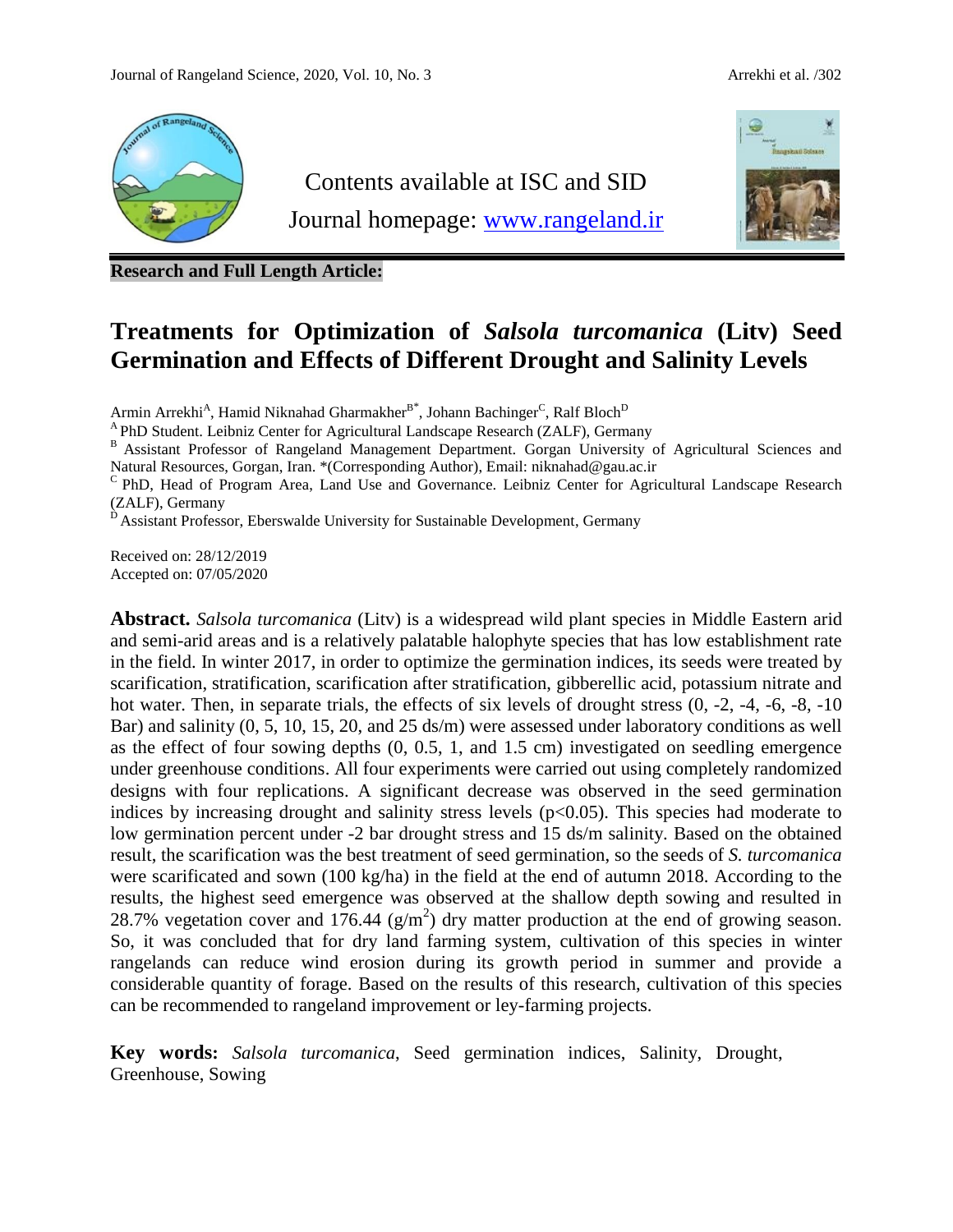## **Introduction**

Insufficient freshwater, high concentration of salt, soil degradation, soil poor nutrients and environmental stresses are considered as the major problems in most of the arid and semi-arid regions of the developing countries (Hanif *et al.*, 2018; Azimi *et al.*, 2018).

Forage shortage is a severe problem in many of dry and semi-arid regions threatening nutritious protection of livestock and local people. The low efficiency of rangelands in the large parts of Iran is lacking forage production capacity because of low annual precipitation (Pourmeidani *et al*., 2017). One of sources for forage production in the arid and semi-arid regions which are facing with drought and salinity stress is using native wild plant species. Paying attention to the forage yield potential of these plant species is necessary. These plant species have instinct tolerance potential to the aforementioned stresses. In the frame of participatory action research project with local farmers and herders in Northern Iran, potentials of some native salt and drought tolerant plant species in terms of forage production and palatability are taken into consideration. According to personal experiences of local farmers and herders who have experiences with native wild plant species for feeding their livestock, *Salsola turcomanica* (Litv.) was identified as a good alternative for forage crops which are not able to grow under high salinity and drought stresses in this region.

The most diverse genus of the sub-family Salsoloideae in central and middle Asia is *Salsola* which mostly grows in typical deserts and semi desert zones (Gintzburger *et al*., 2003). Genus *salsola* is annual semidwarf to dwarf shrubs and woody tree species which is widely distributed across the arid and semi-arid areas in the world. Several features such as good fodder quality and biomass, high seed production, and high tolerance to extreme climatic stress like the drought are the reasons toward their success

as a potential forage species in arid and semi-arid ecosystems. In addition to their halophyte nature, the species in this genus are classified as mostly xerophytes and halophytes which make them potential candidates for rehabilitation and reclamation of degraded saline and sodic soils and ecosystems (Gintzburger *et al*., 2003; Hanif *et al.*, 2018). *Salsola turcomanica* (Litv) along with *Plantago coronopus* L, *Halostachys caspica*, *Halocnemum strobilaceum*, and *Frankenia hirsuta* are important and relatively palatable halophyte species of Turkmen Sahara in the northern part of Iran. It has been reported that *S. turcomanica* has higher dry matter digestibility and mineral content (ash) than that for the above species (Pasandi *et al.*, 2017).

Despite their self-seeding capability, most Salsola species have a low field emergence rate (Gintzburger *et al*., 2003). Since the germination represents a fundamental stage of plant life and is highly responsive to change of environments, the low germination percent and seedling establishment are basic problems in saline ecosystems (Ghavam, 2018). Breaking seed dormancy of *S. turcomanica* and identifying its tolerance range to salinity and drought stress in phase of germination is the first stage of domestication of this plant. Hard and impermeable seed coats as well as dormant or immature embryos are the main reasons for seed germination delay or inhibition, which is termed seed dormancy (Olmez *et al.*, 2008; Cavanagh, 1980). Physical, physiological, morphological, morpho-physiological and combined dormancies are different types of seed dormancy (Baskin and Baskin, 2004). One of the most common types of seed dormancy among plant is physical dormancy. It has been suggested that species in all angiosperm families have this type of dormancy (Baskin *et al.,* 2000). Mechanical scarification with sandpaper, chemical scarification with acids and soaking of seeds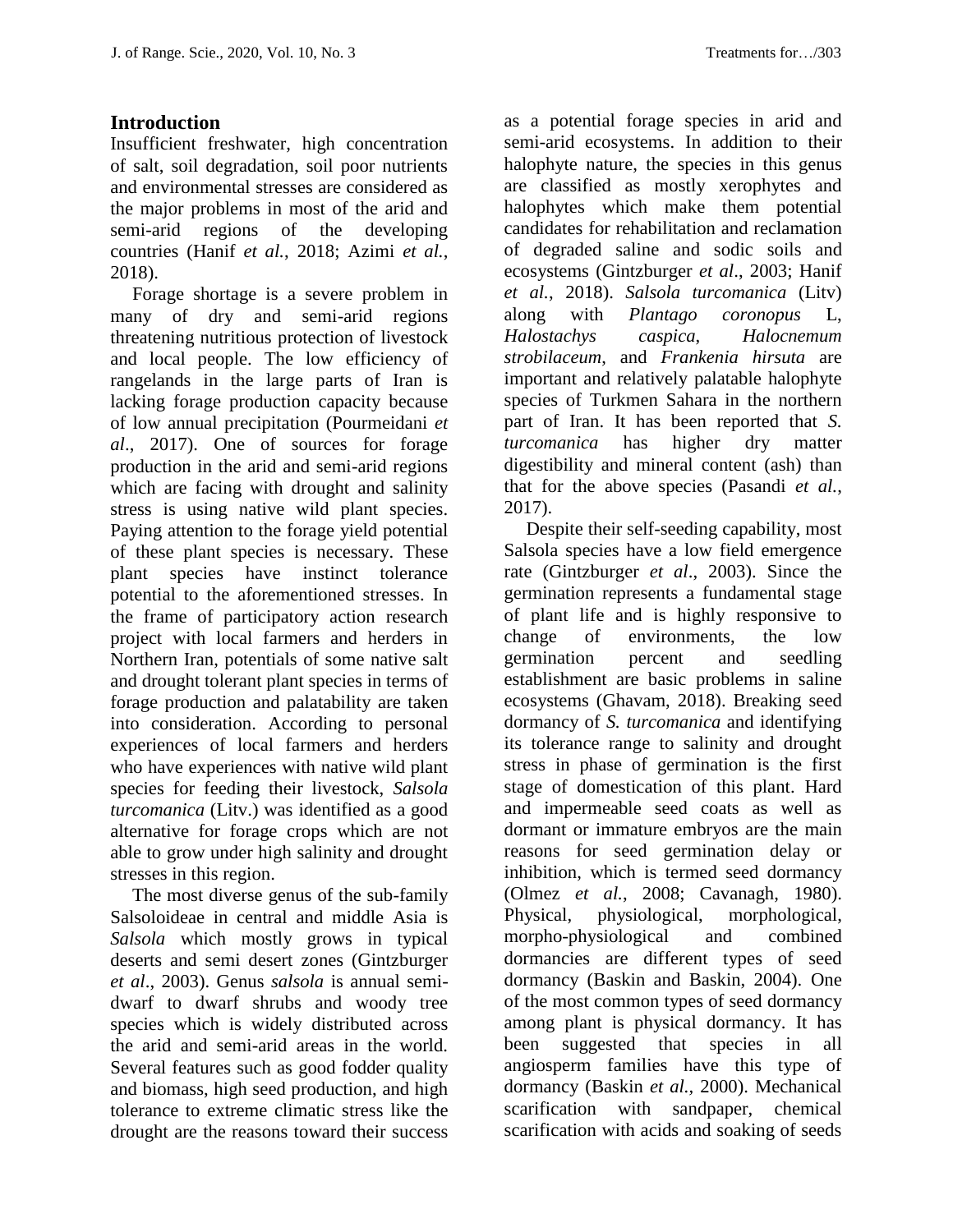in hot water for a short period are common methods for breaking physical seed dormancy (Ali *et al.,* 2011; Keshtkar *et al.,* 2008).

The osmotic and matric potentials of soils along with temperature and light can control seed germination in the soil (Ajmal Khan *et al.*, 2000): thus, drought and salinity are of specific importance among the environmental stresses. The highest plant sensitivity to salinity is observed during the germination and early seedling stages. Salinity stress may cause other secondary stresses such as oxidative stress that can lead to cell death. A reduction or delay in seed germination and seedling growth is caused by drought stress. A remarkable reduction in photosynthesis, disruption of physiological processes, growth repression and finally plant death are observed during the very high drought stress (Saberi *et al.*, 2017; Hanci and Cebeci, 2015). Numerous studies on environmental stresses have demonstrated negative effects of salinity and drought on all germination indices of many plant species (Saberi *et al.*, 2017). The present study describes improvement of the germination indices of *S. turcomanica* and the effect of salinity and drought stress on the seed germination indices of this species. The objective of this study was to assess seed dormancy of *S. turcomanica* and to use different seed treatments in order to increase seed germination indices and to assess the seed germination indices under different salinity and drought stresses and optimization of germination indices of *S. turcomanica* in both greenhouse and field.

#### **Material and Methods Seed collection**

Seeds of *S. turcomanica* were collected in autumn 2017 around Gomishan [lat.:37° 10` to 37° 18` semiarid temperate climate with a 16.6°C annual temperature, and 343 mm of annual rainfall (Niknahad-Gharmakher *et al*., 2017), Iran (Fig.1) . After seed

collection, the healthy, mature, intact seeds were stored at 4°C.

The viability of seed sample was tested using the tetrazolium chloride (TTC) staining technique (Esno *et al.*, 1996). For this purpose, 100 seeds (8.4 g) were incubated at  $25 \pm 1$ °C in the dark for 24 h. The result demonstrated that *S. turcomanica* seeds have 98% viability.

Seed dormancy was determined by counting germinated seeds in Petri dishes lined with filter paper moistened with distilled water at room temperature  $(25\pm1\,^{\circ}\mathrm{C})$ and  $60-70\%$   $RH<sup>1</sup>$ ) for 7 days. Seeds were considered to have germinated when the radicle was emerged. The seed germination percent was slightly higher than 50%; thus, the seeds were considered to be weakly dormant (Naredo *et al.*, 1998).

 $\overline{a}$ 

<sup>&</sup>lt;sup>1</sup>. Relative humidity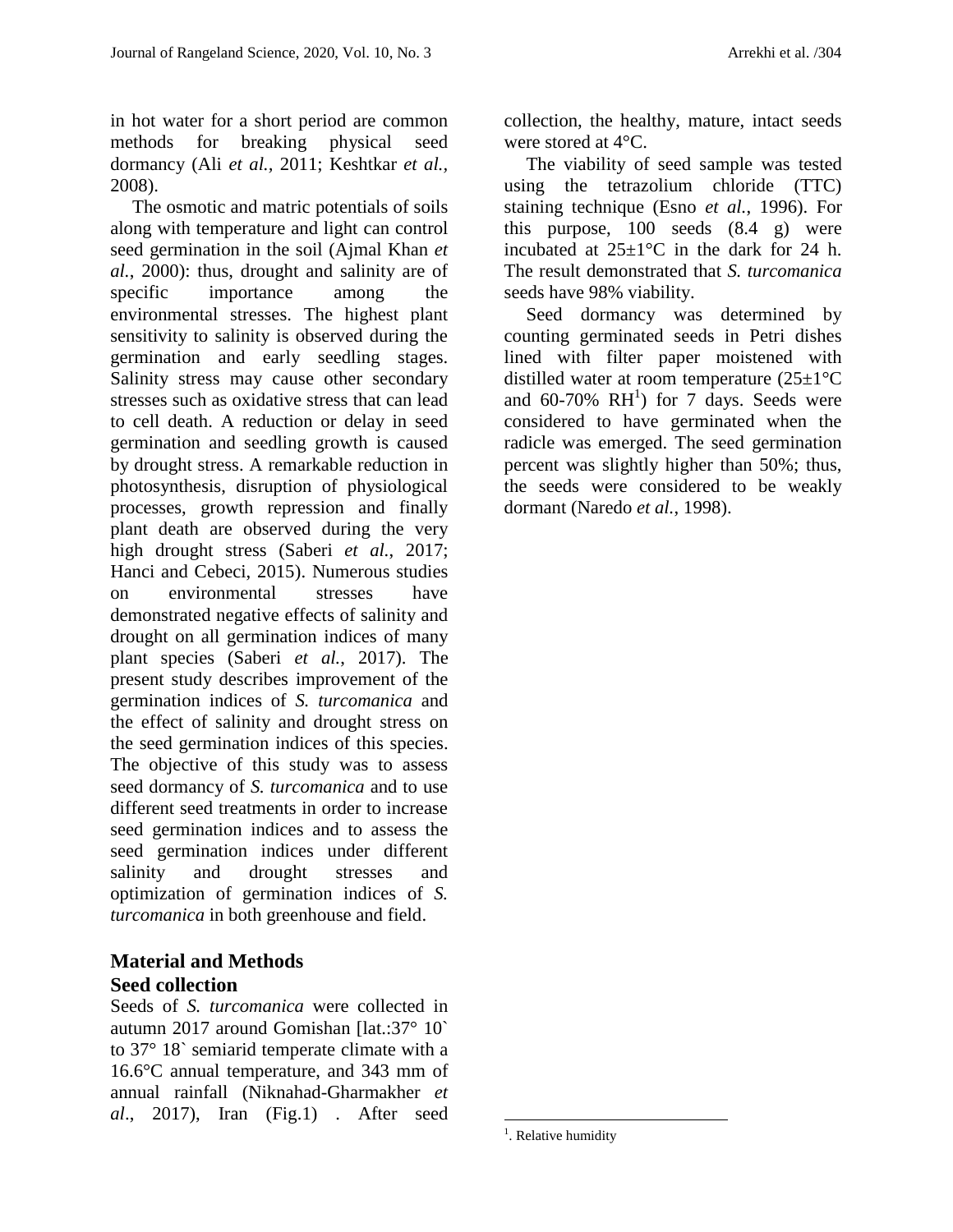

**Fig.1.** Location of the study area in northern Iran

#### **Germination optimizing experiment**

Seeds were exposed to six treatments [scarification by sand paper,  $KNO_3$  (0.6%) for 24 h, hot water  $(70^{\circ}$ C) for 5 minutes, gibberellic acid (500 ppm) for 6 h, stratification at 4°C for two months and scarification after stratification at 4°C for two months] to optimize the seed germination indices. Petri dishes and the substrate (Whatman paper) were sterilized in an oven for 48 h at 200°C. To prevent contamination, seeds were disinfected for 2 min with a solution of 5% sodium hypochloride. After being rinsed three times with distilled water, seeds were transferred into filter paper in Petri dishes. To prevent from contamination and evaporation of the solution, all of the Petri dishes were enclosed with paraffin (Mcgee, 1988).

#### **Salinity and drought stress experiments**

The best treatment for optimizing the seed germination indices was determined for all seeds before investigating the tolerance of the seeds to different salinity and drought stresses. The seeds were exposed to six levels of salinity (0, 5, 10, 15, 20, and 25 ds/m), and sodium chloride was used to simulate salt stress. Six drought levels (Control, -2, -4, -6, -8 and -10 bars) were simulated using polyethylene glycol (PEG-6000). Non-treated seeds (distilled water) were used in both experiments as a control.

The salt and drought concentrations in the Petri dishes were maintained throughout experiment by checking the Petri dishes periodically and adding solutions and distilled water whenever necessary (Ashraf *et al.,* 1992; Michel and Kaufmann, 1973).

In each experiment, the Petri dishes were labeled and incubated in a germinator at 20°C temperature, 75% humidity, 5000 lux light intensity and 12/12 h day/night illumination. The germination test was performed using four replicates (25 mature and equally-sized seeds per Petridishes). Germinated seeds were counted each day over aperiod of 14 days. The radicle, plumule and seedling lengths were measured at the end of the experiment. The germination percent, germination speed, seedling length, and vigor index of the seeds were calculated based on the following equations (ISTA, 2002):

$$
GP = \frac{\sum G}{N} \times 100
$$
 (Equation 1)  
Where, GP= the germination  
percent, G is the number of  
germinated seeds, and N is number

of seeds.

$$
GR = \sum_{i=1}^{n} \frac{S_i}{D_i}
$$
 (Equation 2)

Where,

GR=Germination rate,

 $S_i$ =the number of germinated seeds at each counting,

 $D_i$ = days until the nth counting, and n is numbers of countings.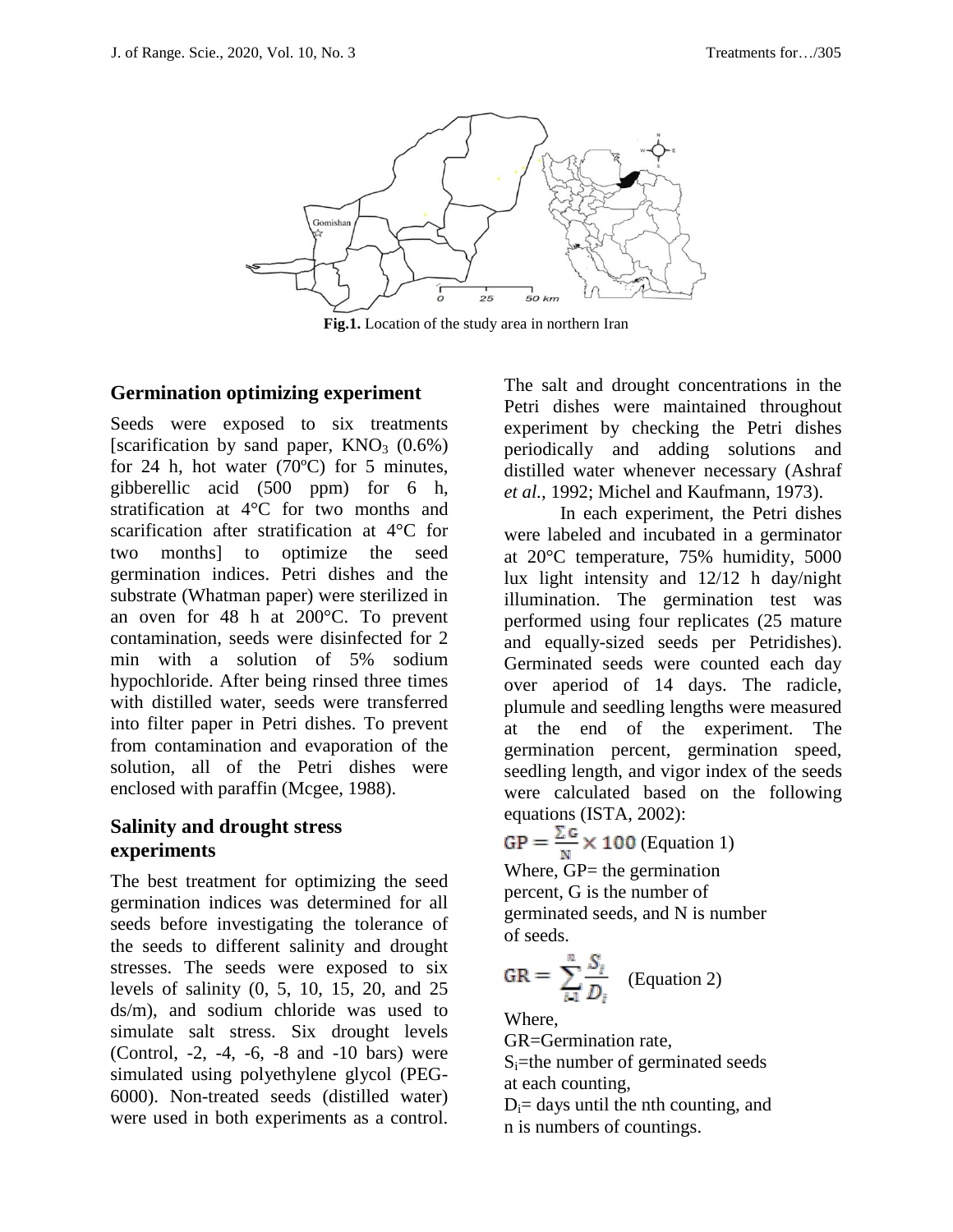$$
Vi = \frac{\%Gr + MSH}{100}
$$
 (Equation 3)

Where,  $Vi = vigor index$ ,  $MSH =$ seedling length (mm)  $=$ radicle length + plumule length  $Gr = Germanation percent.$ 

#### **Greenhouse and Field Experiment**

Seeds of *S. turcomanica* sown in the pots of 10 cm diameter and 20 cm height, each containing 5 seeds at four depths (0, 0.5, 1, and 1.5 cm) in four replications using a completely randomized design in greenhouse conditions. 21 days after sowing, the seed emergence percent was calculated using following equation:

# Emergence percentage =  $\frac{E_1}{E_2}$

$$
\frac{\text{mergened seeds}}{\text{Total seed}}
$$

#### (Equation 4)

In December 2018, *S. turcomanica* scarification seeds were sown (100 kg/ha) at the depth of 0 to 0.5 cm in the two hectare plowed silt loam soil of Gorgan University of Agricultural Science and Natural Resources experimental station in the winter rangeland of AghGhala, Iran (latitude 37°12′N, longitude 54°27′E). In the end of growing season (in the early autumn of 2019), its density, coverage percent and production via 30 randomly quadrate plots  $(1m<sup>2</sup>)$  were estimated. The climate of this winter rangeland is semi-arid (mean annual precipitation and temperature, 250 mm and 17.8 °C) with the rainy season from mid-November to May, and the dry season from mid-May to October (Niknahad-Gharmakher *et al.*,  $2015_a$ ). The dominant plant species are *Halocnemum strobilaceum* and *Halostachys caspica* (Niknahad-Gharmakher *et al*., 2015b).

#### **Statistical Analysis**

Before analysis of variance data were tested for normality. Data analysis was performed using one-way analysis of variance (ANOVA) using SPSS18 software. Tukey's test was used to perform means comparisons. Probability values lower than 0.05 were considered significantly different.

## **Results**

The results of analysis of variance between treatments for each experiment of scarification, salinity and drought stress in the laboratory are presented in Table1. According to the results, in all of experiments, there were significant differences between treatments for all the germination indices  $(p<0.01)$  (Table 1).

**Table 1.** Analysis of variance between treatments for individual experiments for six germination indices of *S. turcomanica* at three performed experiments

| Experiment        | SOV       | DF |             |            |                    | MS                |            |            |
|-------------------|-----------|----|-------------|------------|--------------------|-------------------|------------|------------|
|                   |           |    | Germination | Plumule    | Radicle            | Germination       | Seedling   | Vigour     |
|                   |           |    | $(\%)$      | length     | length             | Rate              | Length     | index      |
|                   |           |    |             | (mm)       | (mm)               | (seeds/day)       | (mm)       |            |
| Seed germination  | treatment | 56 | $13.13***$  | $36.50$ ** | $63.72$ **         | $17.90**$         | $30.14$ ** | $97.59***$ |
| optimizing        |           |    |             |            |                    |                   |            |            |
|                   | Error     | 18 | 310.88      | 17.87      | 1.17               | 13.40             | 55.20      | 24.08      |
| Salinity stresses | treatment | 5  | 41.32       | 25.5       | 31.82 <sup>*</sup> | $23.33^{\degree}$ | $25.83^*$  | 27.63      |
|                   | Error     | 18 | 7.2         | 37.24      | 0.21               | 9.60              | 10.63      | 79.92      |
| Drought stresses  | treatment | 5  | 35.68**     | $9.08***$  | $16.21***$         | $7.97***$         | 8.26       | $20.49$ ** |
|                   | Error     | 18 | 7.84        | 73.22      | .35                | 26.29             | 16.46      | 86.44      |

\*\*: significantly different (P<0.01)

Germination optimizing: There were significant differences between treatments for germination percent and rate ofgermination with the highest and lowest values of germination percent and rates

observed in the scarification and stratification treatments, respectively (Table 2). No seed germinated in the hot water (70 ºC) treatment, so the corresponding data for this treatment were removed from statistical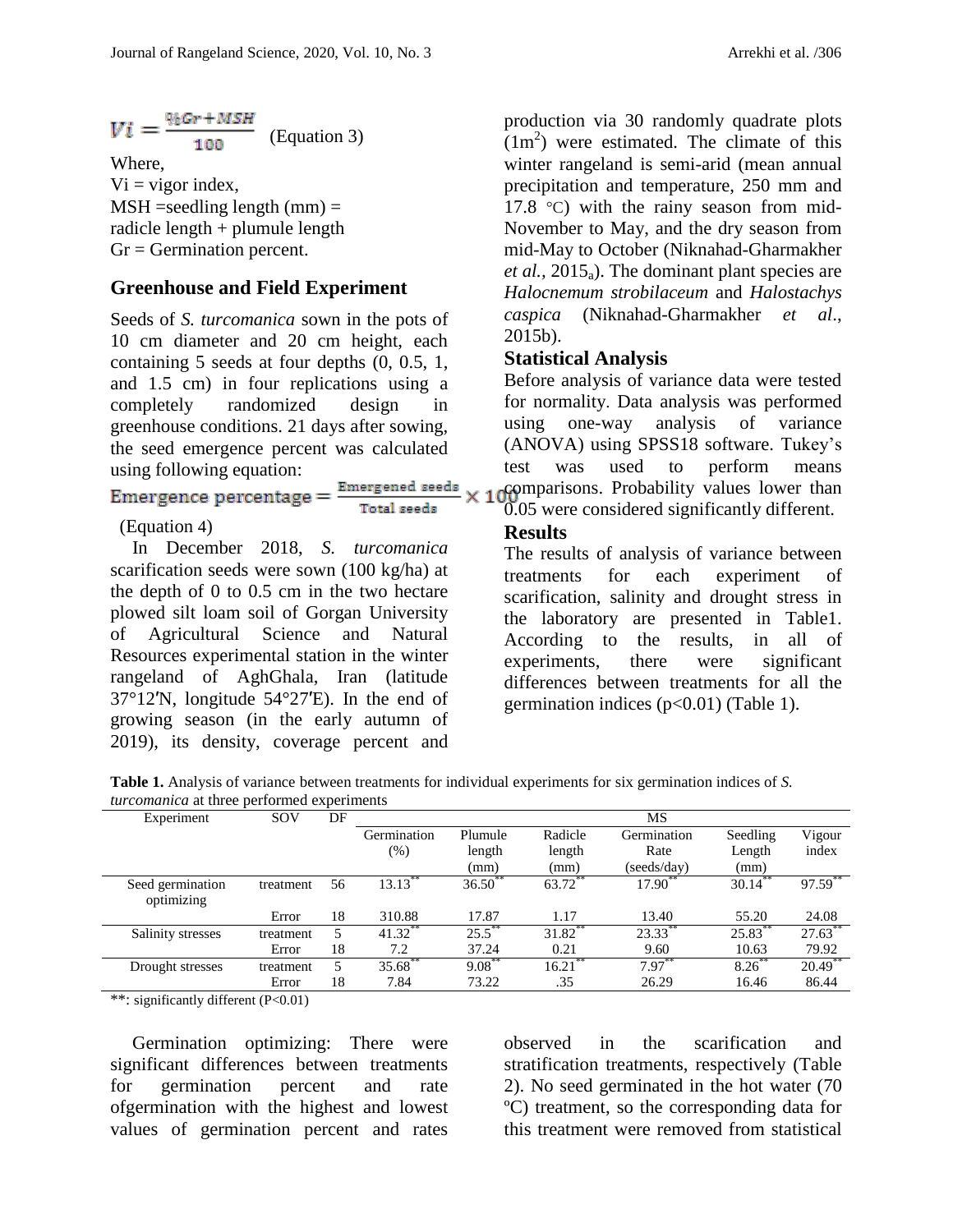analysis. Soaking the seeds in gibberellic acid or  $KNO<sub>3</sub>$  increased germination rate to some extent; however, there were no significant differences compared with the control (Table 2). Scarification increased the germination percent by 58.73% relative to the control. Its application increased the germination rate by nearly three times as compared with the control. A significant increase in the mean radical, plumule, and seedling length indices was observed in the scarification treatment ( $p<0.05$ ) as compared with control. For Scarification treatment, the largest alteration from the control was determined for radicle length, plumule

length, seedling length and vigor indicating 109.46%, 48.83%, 80.47% and 200% increase as compared to the control.

No significant differences were observed between the gibberellic acid and  $KNO<sub>3</sub>$ treatments while a significant decrease (p˂0.05) was observed in the stratification treatment (Table 2).

The highest seed vigour index was observed in the scarification treatment. Soaking the seeds in gibberellic acid and  $KNO<sub>3</sub>$  did not have a significant effect on the seed vigour index. A significant decrease was observed in the stratification treatment as compared with the control (Table 3).

**Table 2.** Comparisons of means for germination indices of *S. turcomanica* submitted to different breaking dormancy treatments

| <b>Treatments</b>             | Germination    | Germination       | Radicle           | Plumule         | Seedling           | Vigour            |
|-------------------------------|----------------|-------------------|-------------------|-----------------|--------------------|-------------------|
|                               | $(\%)$         | Rate (seeds/day)  | length (mm)       | length (mm)     | Length (mm)        | index             |
| Control                       | $63.0^{\circ}$ | $3.43^{bc}$       | $20.07^{\circ}$   | $17.82^{\circ}$ | $37.90^{b}$        | $22.79^{b}$       |
| Scarification                 | $98.0^a$       | $13.25^{\rm a}$   | $42.05^{\rm a}$   | $26.35^{\circ}$ | $68.40^a$          | $68.40^{\rm a}$   |
| Gibberellic acid (500ppm)     | $83.0^{ab}$    | $4.62^b$          | $18.87^{b}$       | $13.27^{bb}$    | $32.15^{b}$        | $26.06^{b}$       |
| KNO <sub>3</sub> (0.6%)       | $85.0^{ab}$    | $3.45^{bc}$       | $18.50^{b}$       | $12.40^{b}$     | 30.90 <sup>b</sup> | $25.86^{b}$       |
| Stratification                | $18.6^{\circ}$ | $0.34^d$          | 8.02 <sup>c</sup> | $6.70^\circ$    | $14.72^{\circ}$    | 2.66 <sup>c</sup> |
| Stratification+ Scarification | $15^{\circ}$   | 2.76 <sup>c</sup> | $6.25^{\circ}$    | $5.20^{\circ}$  | $11.45^{\circ}$    | $1.55^{\circ}$    |

\* Means followed by the same letters in each column are not significantly different  $(p<0.05)$ 

#### **Salinity stress test**

The results demonstrated significant effects (p<0.05) of salinity on the germination percentage and germination rate (Table 2 and Fig.2). For both traits the highest and lowest values observed in the control and 20 ds/m salinity level, respectively. No seed germination was observed at the highest level (25 ds/m) of salinity stress. The germination percentage and rate significantly decreased with an increase in the salinity stress level from 5 to 20 ds/m. Among the salinity stress treatments, the highest germination percentage (27%) and rate (1.16 seeds/day) were observed at salinity level of 5 ds/m and the lowest germination percentage (1%) and rate (0.02

seeds/day) were observed at salinity level of 20 ds/m.

A significant decrease  $(p<0.05)$  was observed in the radicle, plumule and seedling lengths in the salinity stress treatments (Fig 2). Notably there were significant differences  $(P<0.05)$  in all three above mentioned indices between the 20 ds/m salinity stress treatment and the other treatments. The negative effect of salinity on radicle length was stronger than the negative effect on plumule (Fig. 2). There was a significant reduction  $(p<0.05)$  in the seed vigour at all salinity levels. The highest and lowest values were observed in the control and 20 ds/m treatments, respectively (Fig. 2).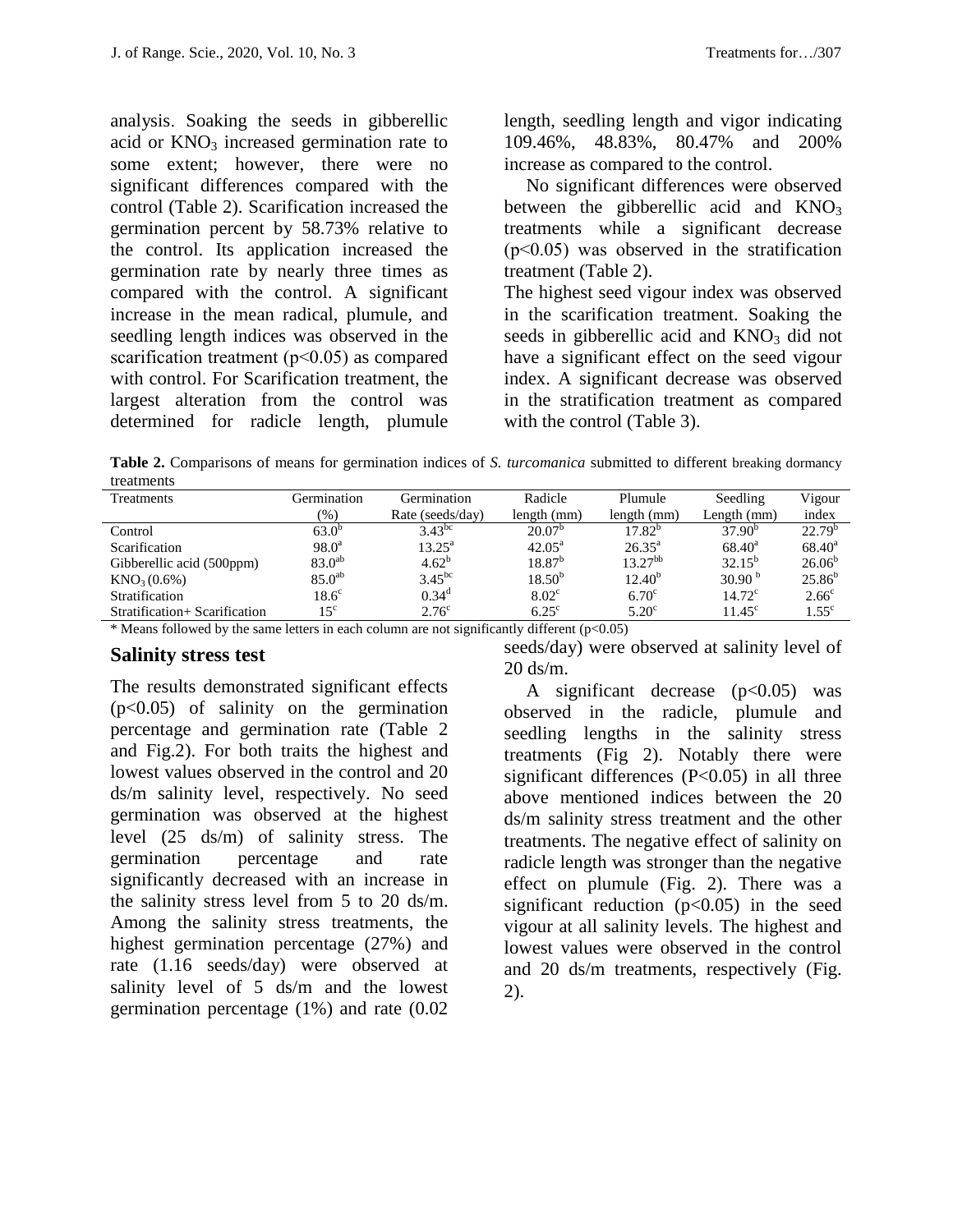

**Fig.2.** Effect of salinity stress on the germination percent and rate, radicle, plumule and seedling length and seed vigor of *S.turcomanica.* Means followed by the same letters in each level are not significantly different (P<0.05)

#### **Drought stress test**

The germination percent and germination rate decreased by increasing drought stress levels and this reduction was significant at all levels  $(p<0.05)$ . For both traits, the highest and lowest values were observed in the control and -10 bars, respectively (Fig. 3). Among the drought stress treatments, the highest germination percent (33%) and rate (1.91 seeds/day) were observed at the drought level of -2 Bar, and the lowest germination percent (4%) and rate (0.24 seeds/day) were observed at the drought level of -10 Bar.

Effect of drought levels was significant (P<0.05) on the radicle, plumule, and seedling lengths. (Fig. 3).The longest and shortest radicles, plumules, and seedling were observed in the control and -10 Bar treatments, respectively. No significant difference were observed among the four treatments from -2 to -8 Bar.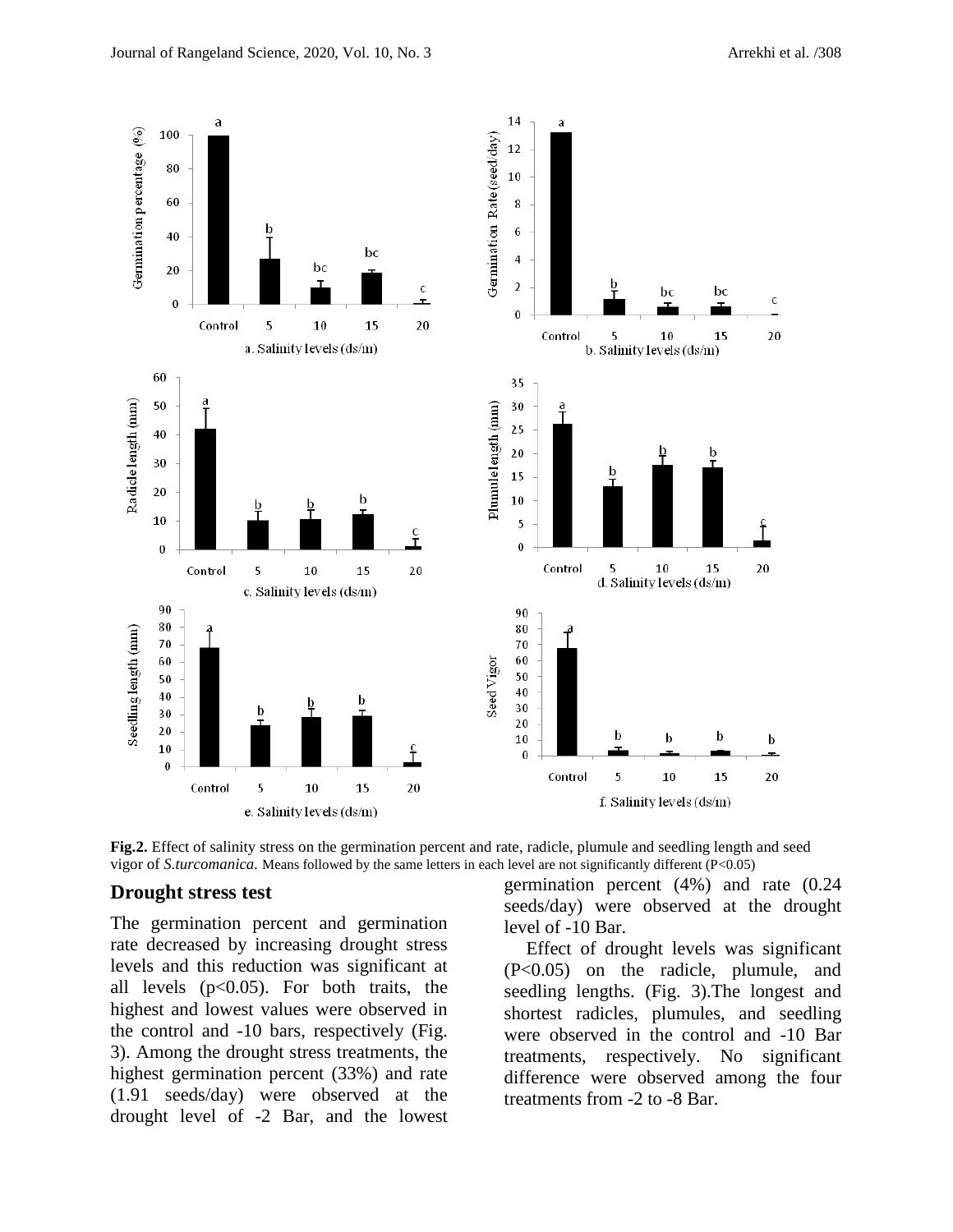The vigour index decreased significantly (P<0.05) by increasing drought stress (Fig. 3). The highest and lowest seed vigour indices were observed in the control and -10 Bar, respectively. There were no significant differences in the seed vigour index among the different drought levels.



**Fig.3.** Effect of drought stress on the germination percent and rate, length of radicle, plumule and seedling, and the seed vigor of *S. turcomanica*, Means followed by the same letters in each level are not significantly different  $(P>0.05)$ 

#### **Greenhouse experiment**

The emergence percent at 0, 0.5, 1 and 1.5 cm sowing depths was 80, 60, 45 and 0 %, respectively. The highest emergence percent was observed at the first depth  $(0 \text{ cm})$ ; however, it was not significantly higher than second depths (0.5 cm).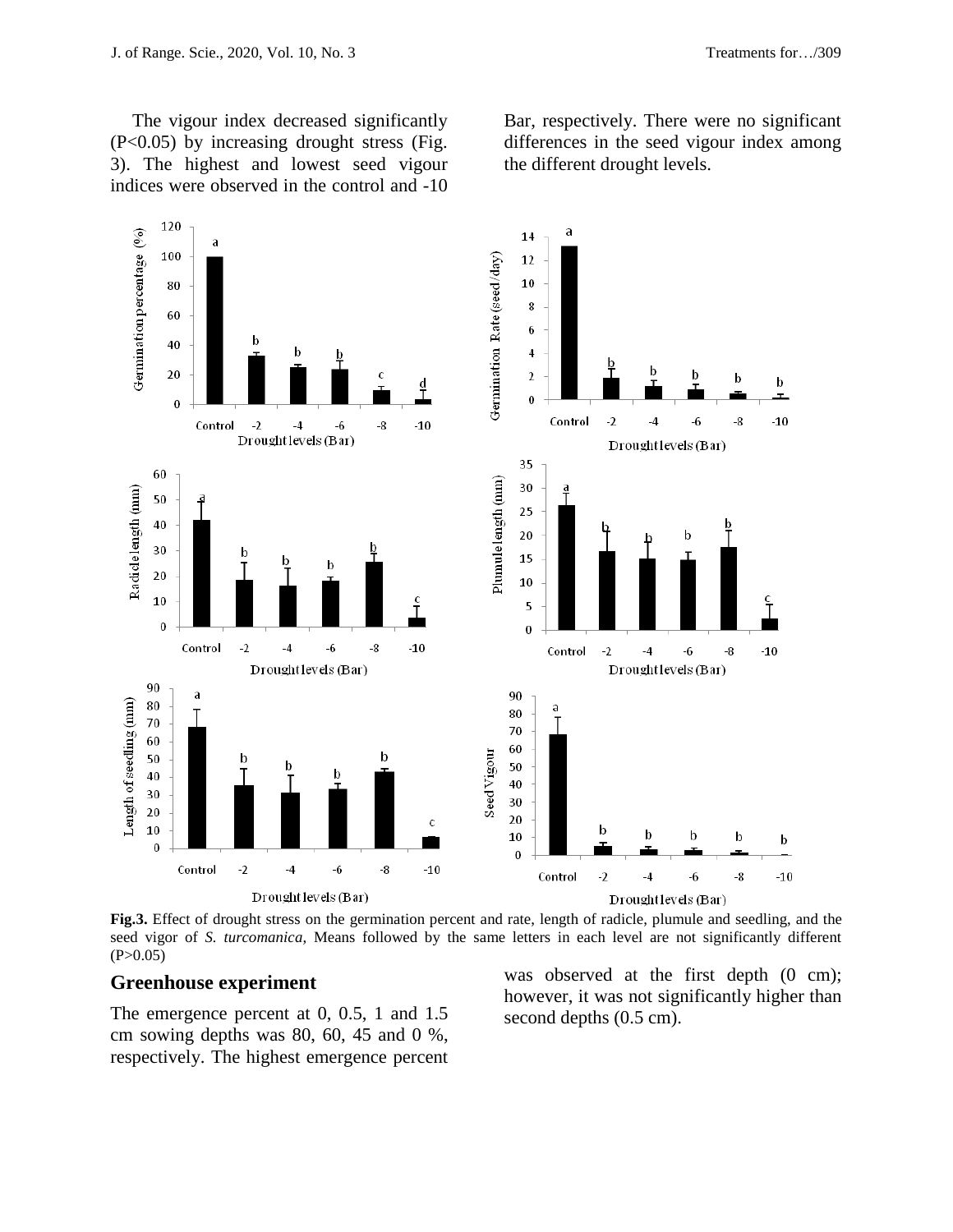

**Fig. 6.** Effect of seed sowing depth on the emergence percent of *S .turcomanica*

#### **Field Measurements**

According to the data (Table 4), the mean of plant density, vegetation cover and dry

matter production of *S. turcomanica* under field conditions were  $16.4$  (plant/m<sup>2</sup>), 28.70 (%) and 176.44 ( $g/m<sup>2</sup>$ ), respectively.

**Table3.** Measurements of *S. turcomanica* in the sowed area

| Density (plant/m <sup>2</sup> ) | Vegertation cover $(\%)$ | Dry matter production $(g/m^2)$ |
|---------------------------------|--------------------------|---------------------------------|
| $16.4 + 6.02$                   | $28.70 + 17.03$          | $176.44 + 64.79$                |

#### **Discussion**

Several factors including water availability, salinity, temperature and light can control the germination responses of halophytic seeds (Khan, 2002a). Some plant species have hard and water impermeable seed coats, so their seeds germinate in a delayed manner even if their embryos develop (Evren *et al.,* 2012). In the present study, seed scarification resulted in a significant increase in all germination indices of *S. turcomanica* (Litv) that is in agreement with Saberi *et al.* (2018). It has been reported that mechanical scarification using sandpaper has significant effect on *Medicago scutellata, Medicago polymorpha*, *Prosopis koelziana, Prosopis juliflora*, *Capparis ovata*, *S. rigida* and *S. kotschyana* seeds germination (Saberi *et al.,* 2018). Hard and water-impermeable seed coats inhibit water and oxygen infiltration of the seed, causing a reduction in seed germination (Pallavi *et al.*, 2014). Moreover, the seed coat may contain growth inhibitors or may prevent the leaching of inhibitors from the embryo. Seed

scarification by permeating the seed shell to water increases the seed germination (Arowosegbe, 2016). Application of gibberellic acid increased seed germination percent and rate of *S. turcomanica* by 32% and 35% relative to the control that is in agreement with Nadjafi *et al.* (2006) and Soyler and Khawar (2007). Gibberellic acid activates various enzymes including amylase in the seed aleurone layer. This enzyme breaks down sugars and starches and converts them into usable material for the seed embryos and increases seed germination.

A higher germination percent (19%) relative to the control was recorded for Potassium nitrate treatment that is in agreement with Nadjafi *et al.* (2006), Cirak *et al.* (2007) and Faraji-Allahi (2011). Potassium nitrate stimulates seed germination by stimulating their light sensitivity and increasing the rate of moisture absorption (Ashrafzadeh *et al.*, 2019). It has been reported that  $KNO<sub>3</sub>$  could overcome the dormancy of *Salsola nitraria*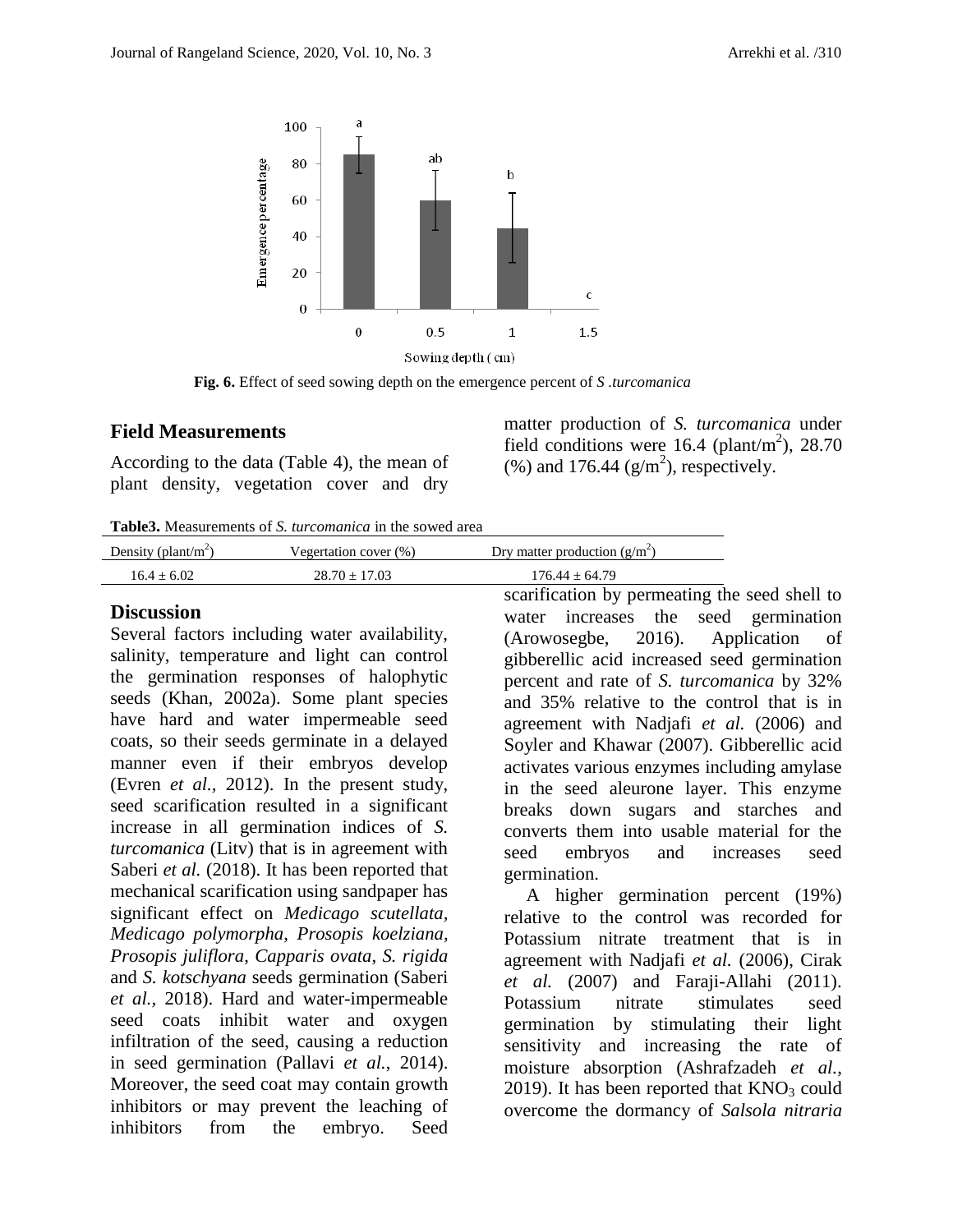and increase its germination percent (Khaje-Hosseini *et al.,* 2010)

In the present study, hot water had a destructive effect on *S. turcomanica* seeds germination indices. Our results are in contrast with Rincon *et al*. (2003) who have applied hot water to increase germination of *Acacia angustissima*, but in agreement with Amusa (2011) who had hot water to improve germination of *Afzelia africana*. It can be argued that hot water treatment might have damaged the embryo and caused the embryo to die. The results of this study revealed that all germination indices of *S. turcomanica* were affected by salinity and drought stress. The results of present study are consistent with the results of Eskandari and Alizadeh-Amraie (2017) that reported the negative effects of drought stress on germination indices. Variation in the equilibrium of mineral and organic ions present in the cellular latex and ion imbibition (Dinari *et al*., 2013) lead to internal osmotic potential reduction in plants as aconsequence of salt and water stress (Ebadi-Almas *et al.*, 2013). It has been reported that discontinuity in nutrient uptake can lead to a lack of germination (Iraki *et al.*, 1989). Prolongation of the time to reach a minimum dewatering level can lead to a reduction or prevention from germination under drought stress (Dodd *et al.*, 1999).

Khan *et al.* (2002a and b) reported that increases in NaCl concentration progressively inhibit seed germination of *Salsola iberica* and *Salicornia rubra*, so few seeds of *S. iberica* germinated at 10 ds/m NaCl while no seeds of *S. rubra* germinated at this salinity.

Limited seed water content due to drought stress decreases the activity of hydrolytic enzymes that are responsible for hydrolyzing the cotyledon reserves required for supplying energy in the initial stages of seed growth by respiration (Dodd *et al.*, 1999 and Saeedi-Goraghani *et al.,* 2013). Due to drought stress, the movement and transfer of seed stocks in addition to seed

water uptake are limited. Moreover, the direct effect of drought stress on the organic structure of the embryo and protein synthesis is also assumed to cause a reduction in germination (Saberi *et al.*, 2017). The reduced radicle, plumule and seedling lengths under drought stress maybe due to a lack of nutrient delivery from seed storage tissues to the embryos (Takel, 2000). *S. turcomanica* seeds germination decreased along with increasing the levels of salinity that is consistent with the result of Saeedi-Goraghani *et al.* (2013) who studied the effects of salinity on germination parameters of *Agropyron destorum*. Kazuo-Tobe *et al*. (2000) reported that when the seeds of *Haloxylon ammodendron* and *H. persicum* (Chenopodiaceae) were moistened with solutions of NaCl or PEG, germination in both species after 1 and 2 days was considerably decreased. The negative effects of salinity are physiological drought effects as accumulation of minerals, and ion toxicity. Limited water absorption by seeds due to salinity stress can cause decreased germination and seedling growth (Yaniv *et al.*, 1999). Dry matter accumulation in root storage tissues or turgescence pressure restriction may explain radicle and plumule length reductions under salinity stress (Saeedi-Goraghani *et al.*, 2013). The negative effects of ionic toxicity on the cell membrane, and the destruction of the cytoplasmic membrane occur due to high levels of salinity which can suppress seedling growth. The activity of some enzymes is damaged at high levels of salinity; therefore, seedling growth is affected by such a level of salinity (Saberi *et al*., 2017).

Considering greenhouse experiment of *S. turcomanica*, reduction of gases exchange,  $CO<sub>2</sub>$  emissions from soil biological activities and decrease in seed energy storage and light quality can be considered as reasons for decreasing seed germination with increasing planting depth (Ashrafzadeh *et al.*, 2019). Regarding field measurements of *S.*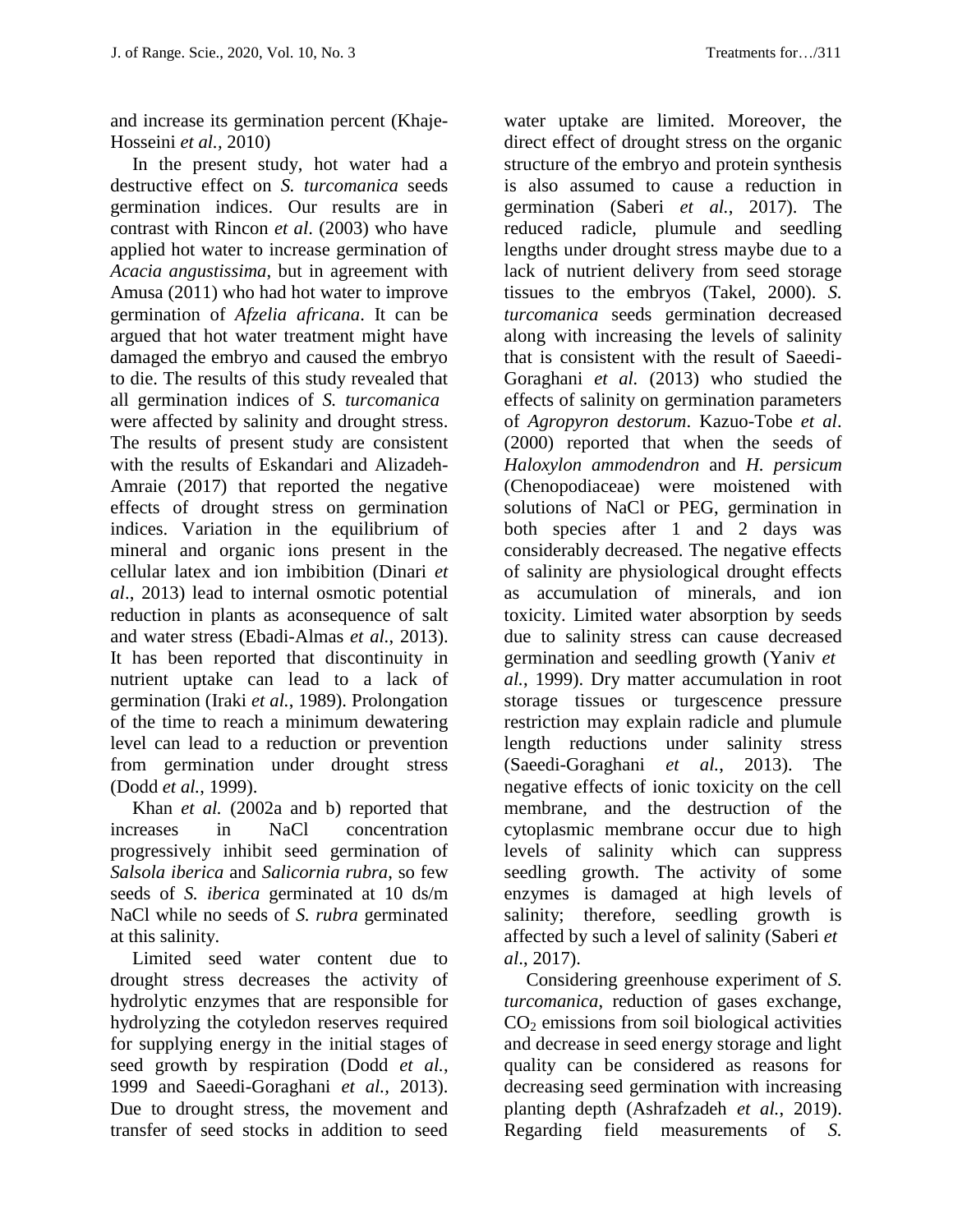*turcomanica*, it can be suggested that cultivation of this species can reduce wind erosion during its growth season (summer) and provide considerable quantity of forage after its maturity (late summer and early autumn). In conclusion, seeds of *S. turcomanica* have to be scarified before sowing. The cultivation of this species is not recommended at salinity level greater than 15 ds/m, Due to the negative effects of drought stress, sowing time of this species should coincide with rainy months. Field measurements of *S. turcomanica* revealed that this species has a high potential to use in rangeland improvement or dry land leyfarming projects.

#### **Acknowledgments**

This research was supported financially by the German Ministry of Food and Agriculture (BMEL) under the German-Iranian scientific collaboration agreement (2816DOKI04). We thank our colleagues at Gorgan Agricultural Sciences and Natural Resources University and the Leibniz Center for Agricultural Landscape Research (ZALF), who provided insight and expertise that greatly facilitated the research.

#### **References**

- Ajmal Khan, M., Bilquees, G., Weber, D.J., 2000.Germination responses of *Salicornia rubra* to temperature and salinity. Journal of Arid Environments,45: 207-214.
- Ali, H.H., Tanveer, A., Nadeem, M.A., Asghar, H.N., 2011. Methods to break seed dormancy of *Rhynchosia capitata*, a summer annual weed, Chilean Journal of Agricultural Research, 71(3): 483-487.
- Amusa, T.O., 2011. Effects of three pre-treatment techniques on dormancy and germination of seeds of *Afzelia africana* (Sm. Ex pers). Journal of Horticulture and Forestry Vol. 3(4), pp. 96-103.
- Arowosegbe, S., 2016. Studies on methods of breaking seed dormancy and germination enhancement in *Senna alata*(L.) ROXB. a plant with great medicinal value. International Research Journal of Natural Sciences,4(2): 31-40.
- Ashraf, M., Bokhari, H., Cristiti, S.N., 1992.Variation in osmotic adjustment of lentil (*Lens culimaris* Medic) in response to drought. Acta Bot.

Neerlandica,41: 51-62.

- Ashrafzadeh, M., Niknahad-Gharmakher, H., Saharkhiz, M. J., Ghorbani-Nahoji, M., Heshmati,GH., 2019. Breaking seed dormancy of *Clematis ispahanica* and its optimum planting depth and density (Case study: Bavanat, Fars Province). Iranian Journal of Range and Desert Research, 26 (3): 629-639. (In Persian).
- Azimi, R., Heshmati, G.A., Kianian, M.K., 2018. Effects of Drought Stress and Mycorrhiza on Viability and Vegetative Growth Characteristics of *Zizaphora clinopodiodes* Lam. Journal of Rangeland Science, 8 (3): 253-263.
- Baskin, J.M. and Baskin, C.C., 2004.A classification system for seed dormancy. Seed Science Research, 14: 1-16.
- Baskin, J.M., Baskin, C.C, Li, X., 2000.Taxonomy, anatomy and evolution of physical dormancy. Plant Spec. Biol., 15: 139-152.
- Cavanagh, A.K., 1980. A review of some aspects of the germination of acacias. Proceedings of the Royal Society of Victoria, 91: 161-180.
- Cirak, C., Kevseroglu, K., Ayan, A.K., 2007. Breaking of seed dormancy in a Turkish endemic *Hypericum* species: *Hypericum aviculariifolium* sub sp. *depilatum var*. depilatum by light and some presoaking treatments. Journal of Arid Environments, 68(1): 159-164.
- Dinari, A., Meighani, F., Farzami-Sepehr, M., 2013. Effects of salt and drought stress on germination and seedling growth of *Avena fatua* and *Phalaris minor'*. Iran. J Plant Physiol., 3(2): 665-671.
- Dodd, G.L. and Donovan, L.A., 1999. Water potential and ionic effects on germination and seeding growth of two cold desert shrubs. Am Jour Bot., 86: 1146-1153.
- Ebadi-Almas, D., Bagherikia, S., Mahdavi-Mashaki, K., 2013. Effects of salt and water stresses on Germination and Seedling Growth of *Artemisia vulgaris* L. Int J Agri. Crop Sci., 6 (11): 762-765.
- Eskandari, H., Alizadeh-Amraie, A., 2017. Evaluation of Profitability of Seed Priming for Improvement Seed Germination Performance of Two Rangeland Plants (*Festuca ovina* and *Bromus tomentellus*) under Drought Conditions. Journal of Rangeland Science, 7( 4): 400 – 405.
- Esno, H., Solna, H. and Sweden, M., 1996. Proceeding of the International Seed Testing Association. Wageningen, The Netherlands. P. 92.
- Evren,Y. and Kucukoduk, M., 2012. Dormancy Breaking and Germination Requirements for Seeds of *Sphaerophysa kotschyana* Boiss. Journal of Global Biosciences, 1: 20-27.
- Faraji-Allahi, A., 2011. Effect of different treatments on germination of seeds of *Atriplex lentiformis*and *Atriplex canescens*, Research and Development, 93: 56-62.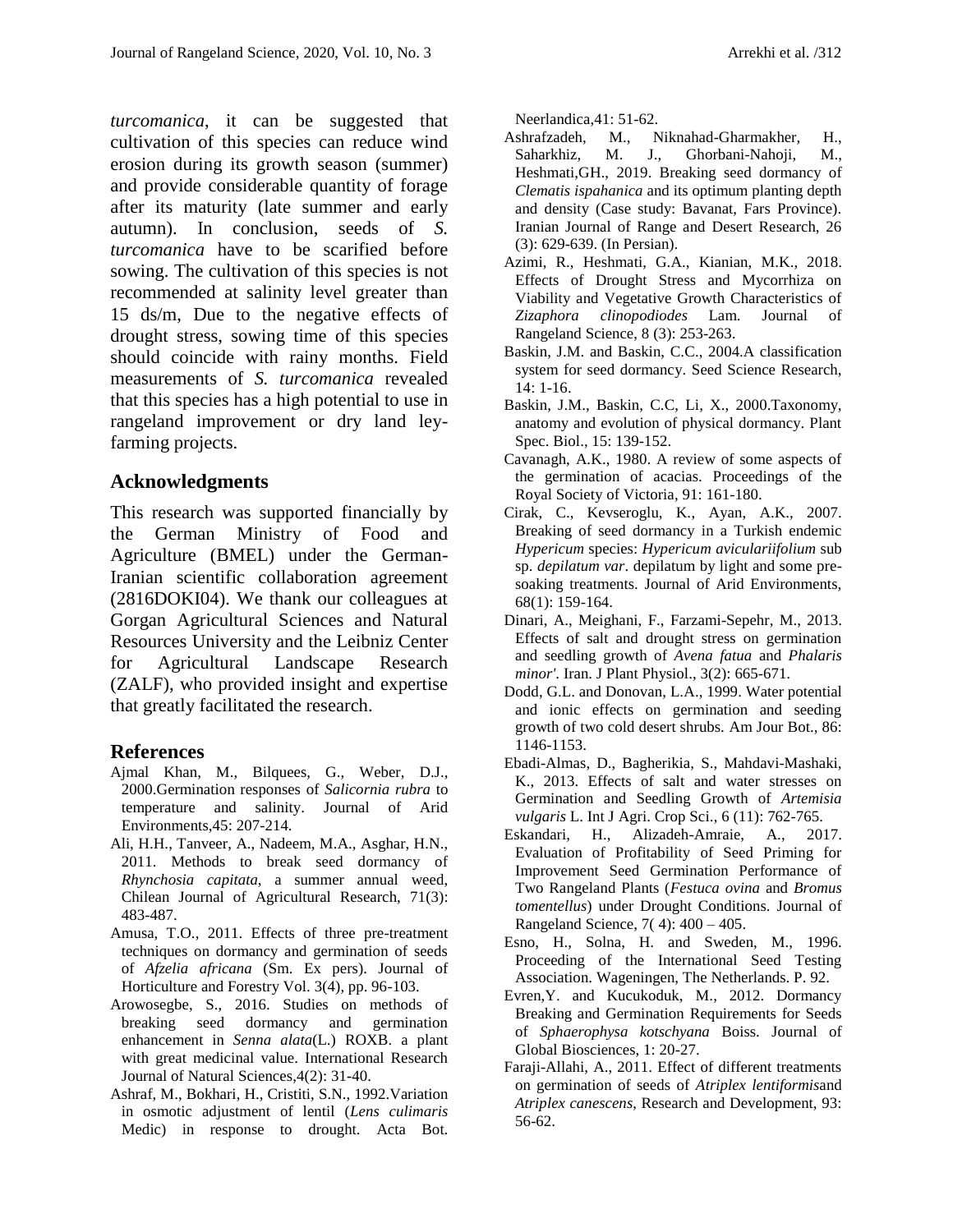- Ghavam, M., 2018. Effects of Silver Nanoparticles on Seed Germination and Seedling Growth in *Thymus Vulgaris* L. and *Thymus daenensis* Celak. Journal of Rangeland Science 8(1): 93-100.
- Gintzburger, G., Toderich, K.N., Mardonov, B.K., Mahmudov, M.M., 2003. Rangelands of the arid and semi -arid zones in Uzbekistan. International Center for Agricultural Research in the Dry Areas (ICARDA). ISBN ICARDA 92-91 27-137-8. PP:434.
- Hanci, F. and Cebeci, E., 2015. Comparison of salinity and Drought stress effects on some morphological and physiological parameters in Onion (*Allium Cepa.*L.) during early growth phase. Bulgarian Journal of Agricultural Science, 21(6): 1204-1210.
- Hanif, Z., Ali, H.H., Rasool, G., Tanveer, A. and Chauhan, B.S., 2018. Genus Salsola: Its Benefits, Uses, Environmental Perspectives and Future Aspects- A Review. Journal of Rangeland Science, 8 (3):315 -328.
- International Seed Testing Association (ISTA).2002. International rules for seed testing. Journal of Seed Science and Technology, 24:1-335.
- Iraki, S.N., Bressan, R.A. and Carpita, N.C., 1989. Cell walls of tobacco cells and changes in compositions associated with reduced growth upon updating to water and salin stress. Plant Physiol., 91, 48-53.
- Khaje-Hosseini, M., Orooji, K., Avarseji, Z., 2010. Evaluation of some seed dormancy breaking methods on twenty weeds species. The 3rd Iranian Weed Science Congress, February. In Persian.
- Khan, M., Gul, B, and Weber, D.J., 2002a. Seed germination in the Great Basin halophyte *Salsola iberica*.Can. J. Bot. 80: 650–655.
- Khan, M., Gul, B, and Weber, D.J., 2002. Improving seed germination of *Salicornia Rubra* (Chenopodiaceae) under saline conditions using germination–regulating chemicals. Western North American Naturalist, 62(1): 101–105.
- Keshtkar, A.R., Keshtkar, H.R., Razavi, S.M. and Dalfardi, S., 2008. Methods to break seed dormancy of *Astragalus cyclophyllon*. African Journal of Biotechnology, **7**(21): 3874-3877.
- Kazuo-Tobe, A.D., Xiaoming-Li, B. and Kenji-Omasa, A.C., 2000. Effects of sodium chloride on seed germination and growth of two Chinese desert shrubs, *Haloxylon ammodendron* and *H. persicum* (Chenopodiaceae). Aust. J. Bot., 2000, 48, 455–460
- Mcgee, D.C., 1988. Maize Diseases: A Reference Source for Seed Technologists. APS Press St. Paul, MN, p. 150.
- Michel, B.E.and Kaufmann, M.R., 1973.The Osmotic Potential of Polyethylene Glycol 6000. Plant Physiol., 51, 914-916.
- Nadjafi, M., Bannayan, L. and Rastgoo, M., 2006.

Seed germination and dormancy breaking techniques for *Ferula gammosa* and *Teucrium polium*, Journal of Arid Environments, 64: 542-547.

- Naredo, M.E.B., Juliano, A.B., Flora De Guzman, B.R.L. and Jackson, M.T., 1998. Responses to seed dormancy breaking treatment in rice species (Oryza L.). Seed Sci & Technol., 26, 675- 689.
- Niknahad- Gharmakher,H., Mohammadi Gonbadi, A., Bairam Komaki, Ch.and Honardoust, F. 2015<sub>a</sub>. Determination of Suitable Lands for Sowing Alkaligrass *Puccinellia distans* (Case Study: Agh-Ghala Rangelands, Golestan Province, Iran). Journal of Rangeland Science,. 5(1):341-349.
- Niknahad Gharmakher, H., Jafari-Foutami, I., Sharifi, A.,  $2015<sub>b</sub>$ . Effects of grazing exclusion on [plant productivity and carbon sequestration \(Case](javascript:void(0))  [study: Gomishan rangelands, Golestan province,](javascript:void(0))  [Iran\).](javascript:void(0)) Journal of Rangeland Science, 5(2):122- 134.
- Niknahad-Gharmakher, H., Sheidai-Karkaj, E.and Jafari, I., 2017. Effects of Exclosure on Soil Properties in Winter Rangelands in Golestan Province, Iran. Journal of Rangeland Science,**7**(1): 55-66.
- Olmez, Z., Yahyaoglu, Z., Temel, F. and Gokturk, A., 2008. Effects of some pretreatments on germination of bladder-senna (*Colutea armena* Boiss. and Huet.) and smoke-tree (*Cotinus coggygria* Scop.) seeds. Journal of Environmental Biology, 29(3): 319-323.
- Pallavi, H.M., Vishwanath, K., Harish, B.S., Prashanth,Y. and Manjunath, T., 2014.Seed treatments to break seed dormancy and standardization of viability test procedure in *Abrus precatorious*. Journal of Medicinal Plant Research, 8(4): 229-236.
- Pasandi, M., Hosseini, M.A. and Kavian, A., 2017. Forage quality of important halophytes in saline and alkaline rangelands of Golestan province at two phenological stages. Iranian Journal of Range and Desert Research, 24 (3): 537 – 546. (In Persian).
- Pourmeidani, A., Jafari, A. and Mirza, M., 2017. Studying Drought Tolerance in *Thymus kotschyanus* Accessions for Cultivation in Dry Land Farming and Low Efficient Grassland. Journal of Rangeland Science, 7(4): 331-340.
- Rincon-Rosales, R., Culebro-Espinosa, N.R., Gutierrez-Miceli, F.A. and Dendooven, L., 2003. Scarification of seeds of *Acacia angustissima* (Mill.) Kuntze and its effect on germination. Seed Sci. & Technol., 31, 301-307
- Saberi, M., Niknahad–Gharmakher, H., Heshmati, G.H., Barani, H. and Shahriari, A., 2017. Effects of Different Drought and Salinity Levels on Seed Germination of *Citrullus colocynthis*. Ecopersia, 5 (3): 1903-1917.
- Saberi, M., Niknahad-Gharmakher, H., Heshmati, G.H., Barani, H. and Shahriari, A., 2018. Effect of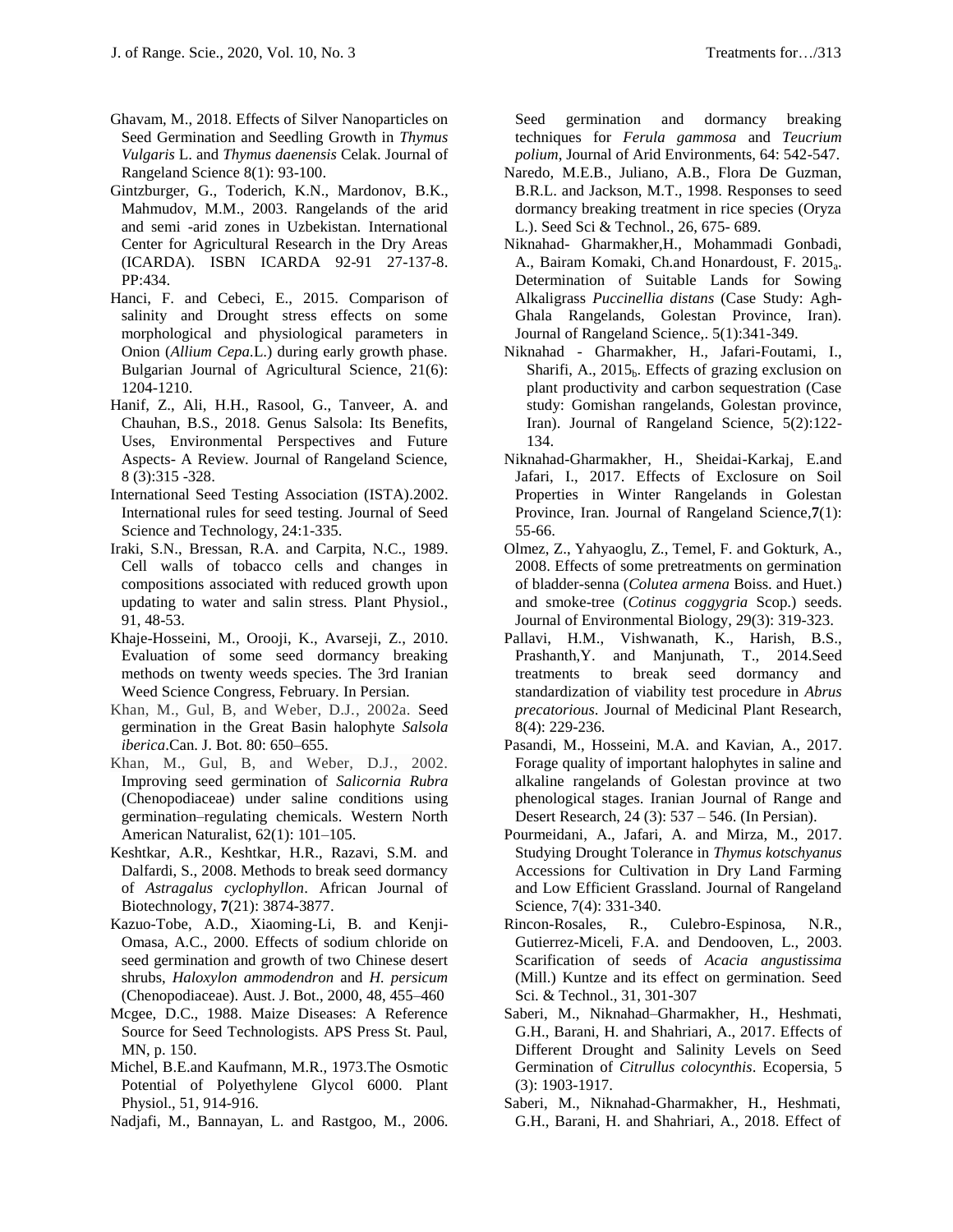different treatments on improving seed germination and comparing morphological characteristics of two ecotypes of *Citrulluscolocynthis* from Sisitan and Baluochestan. Rangeland.11 (3): 353-364 (In Persian).

- Saeedi-Goraghani, H.R., Heidary, G.H. and Solaimani, M., 2013. Effects of Salinity and Drought Stresses on Seed Germination and Seedling Growth of Desert Wheatgrass *Agropyron desertorum*. Journal of Rangeland Science, 4(1): 14- 22.
- Soyler, D., Khawar, K.M., 2007. Seed Germination of Caper (*Capparis ovata* var. Herbacea) Using α

Naphthalene Acetic Acid and Gibberellic Acid. International Journal of Agriculture and Biology, 9(1): 35-38.

- Takel, A., 2000. Seedling emergence and growth of sorghum genotypes under variable soil moisture deficit. Acta Agron Hung.,48: 95-102.
- Yaniv, Z.E., Shabelsky, E. and Schafferman, D., 1999. Colocynth: potential arid land oilseed from an ancient cucurbit. In: Janick J. (ed.), Perspectives on New Crops and New Uses. ASHS Press, Alexandria, Virginia. 257-261.